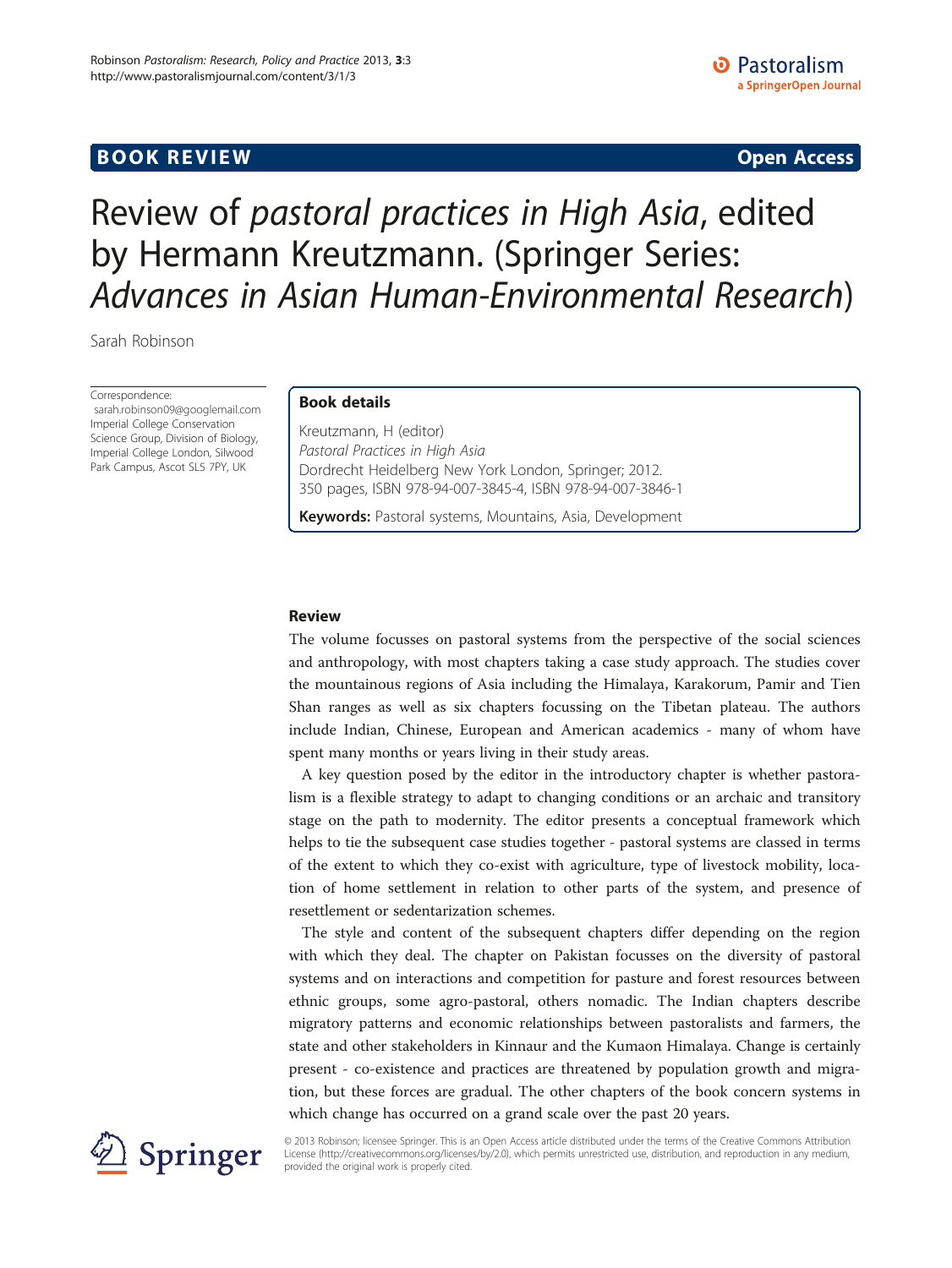In Afghanistan, Chapter 3 describes how co-existence between the highly nomadic Kuchi and local pasture users in the key summer pastures of Badakhshan has broken down as rules of access have been determined by armed strongmen and militias. Extreme tenure insecurity now characterises the system in the absence of a rule of law. Conversely, the Afghan Kyrgyz are surely one of the most isolated pastoral populations in the world - the story of the exodus of part of the population to Turkey during the Soviet-Afghan war and the survival of the remainder in the remote Wakhan corridor is extraordinary. The author of Chapter 4 presents here some of the first material on this population published since the 1970s. He focusses on their response to the re-opening of their world since the 1990s.

Four additional chapters also focus on Kyrgyz populations - in Kyrgyzstan, Tajikistan (Eastern Pamir) and Xinjiang. These groups were all formerly part of collectivised state-run systems which have been either slowly dismantled in recent years (in China) or fell apart abruptly in 1991.

The chapter on Tajikistan and two chapters on Kyrgyzstan illustrate the extreme hardships experienced in rural areas following the collapse of the Soviet Union. Common to these studies is the initial collapse in livestock inventories - only a very small number of people had both the vision and opportunity to accumulate livestock at this time, and this early socio-economic stratification is now a defining feature of pastoral areas in these countries. Chapter 8 focusses on the role of uncertainty in the new post-Soviet world and its effects on decision-making, whilst Chapter 7 discusses pastoral tenure and conflicts over user rights between different types of stakeholders. All three studies indicate that the steep decline in livestock numbers has been followed by recovery and increasing competition for pastures. A lack of employment alternatives means that pastoralism's importance as a livelihood strategy (usually combined with agriculture) has grown - but such livelihoods are precarious and poverty is widespread. The state is virtually absent.

The contrast with China could not be more stark - the chapter on Xinjiang and five of the six covering the Tibetan plateau (including the Tibet Autonomous Region, Qinghai province and parts of Gansu, Sichuan and Yunnan provinces) illustrate how the Chinese state is determined to either bring services to pastoralists or vice versa, and describe recent attempts to intensify livestock production. The scientific arguments on whether such intensification is possible or sustainable are not really the focus of the book, but are mentioned, and much attention is given to impacts on pastoral practices such as livestock mobility, which are intimately bound up with sustainable use of the ecosystem. The chapters focus on the two major manifestations of Chinese modernisation policies in pastoral areas: resettlement and pasture enclosure programmes. Chapter 16 provides the most useful overview as it is not based on a single case study. Here, state policy is described in detail, and both costs and benefits of the policies are discussed in relation to the eastern part of the Tibetan plateau. This nuanced paper explains that there are very different types of resettlement programme; it includes a useful discussion on both the economic viability and ecological feasibility of the pasture enclosure programme and a section on local peoples' perceptions both for and against.

Chapters 12 to 15 comprise case studies and focus on the impact of the two policies on Tibetan society at specific localities. Topics include the effects of resettlement into housing estates, the role of new houses in Tibetan culture and the persistence of